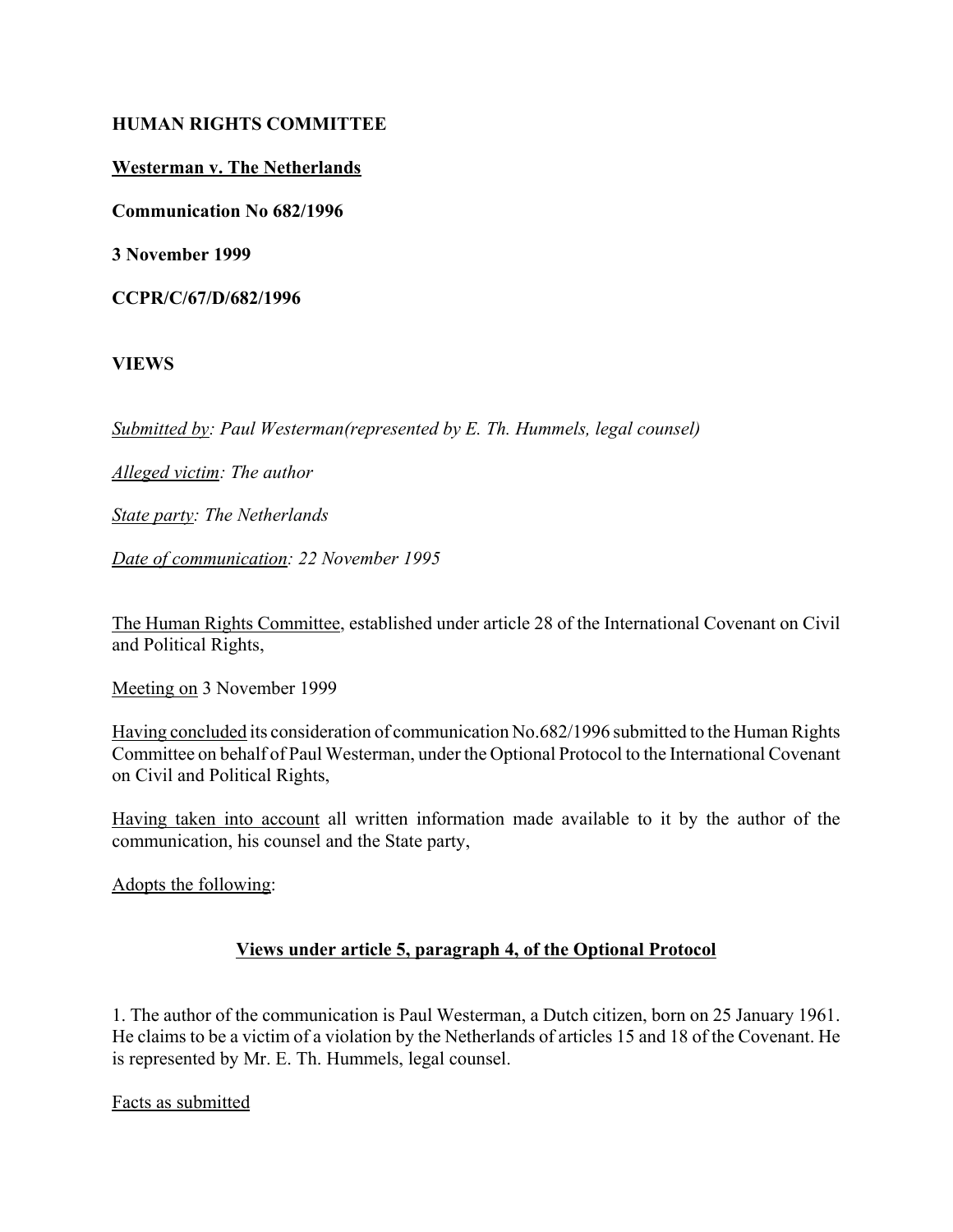2.1 The author states that he has conscientious objections to military service, but that his application to be recognized as a conscientious objector under the Wet Gewetensbezwaarden Militaire Dienst (Military Service (Conscientious Objections) Act) was refused by the Dutch authorities. The author's appeals against the refusal were dismissed by the Minister of Defence, and subsequently the Raad van State (Council of State). As a result, the author became eligible for military service.

2.2 In the beginning of his military service, on 29 October 1990, the author was told by a military officer to put on a uniform, which he refused. The author stated that he refused any sort of military service because of his conscientious objections. Although the officer reminded him that insubordination is a criminal offence, the author persisted in refusing any military orders.

2.3 On 22 November 1990 the case was considered by the Arrondissementskrijgsraad (military tribunal) of Arnhem on the basis of article 114 of the Wetboek van Militaire Strafrecht (Military Penal Code) which stated that

ìThe military who refuses or intentionally fails to obey any official order, or who on his own initiative oversteps such an order, will be punished with a sentence of imprisonment of maximum one year and nine months, for being guilty of intentional disobedience.

"... the maximum of the punishment will be doubled if:

1. the perpetrator intentionally persists in his disobedience, after a superior has pointed out that his behaviour is punishable.

 $2 \cdot \cdot \cdot$ 

2.4 On 1 January 1991, new legislation concerning military administration of justice entered into force. The new article 139 of the Military Penal Code states that

ì1. The military who refuses or intentionally fails to perform any duty, of whatever nature, will be punished with a prison sentence of maximum two years or a fine in the fourth category.

 $"2.$  ..."

2.5 Upon summons by the Prosecutor and in accordance with the new legislation, the author was then tried for having refused military service in breach of article 139 of the Military Penal Code by the District Court of Arnhem. On 19 March 1991 the District Court of Arnhem declared the case against the author inadmissible, on the grounds that article 139 entered into force only after the refusal to serve by the author, and that there was no equivalent legal provision before that date criminalizing the refusal of all military service.

2.6 On appeal filed by the prosecutor, the Court of Appeal (Gerechtshof) of Arnhem, by judgment of 14 August 1991, found that, at the time of the incident in October 1990, the total refusal of any military service was made a criminal offence by the former article 114 of the Military Penal Code. The Court of Appeal pointed out that the different formulation of the new article 139 of the Military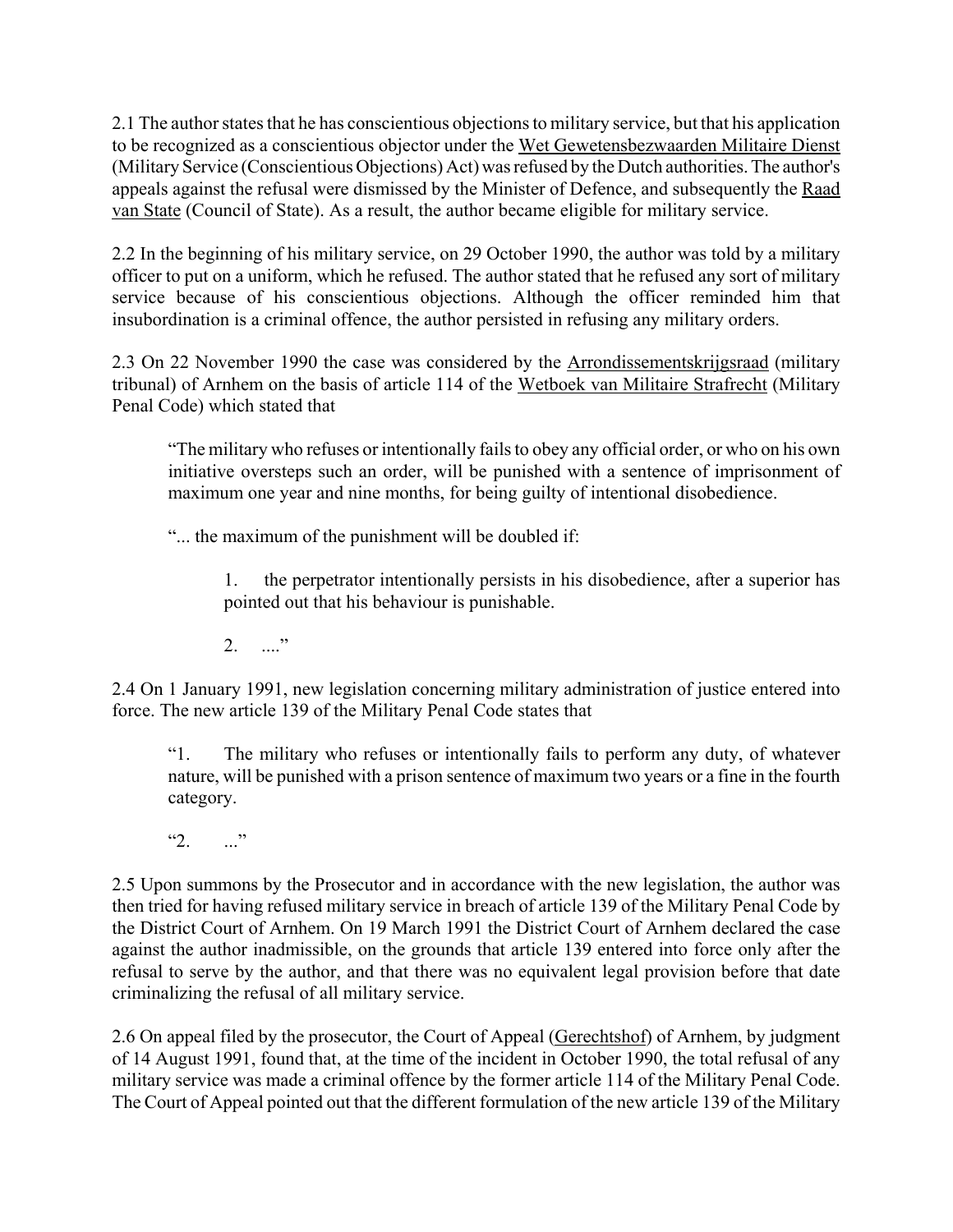Penal Code was not based on a changed view of the criminality of the conduct in question. The Court of Appeal further stated that the conscientious objections of the author were no reason for acquittal, noting that his objections had already been considered in the procedures concerning his application for recognition as a conscientious objector and rejected. The Court sentenced the author to nine months of imprisonment.

2.7 The author filed an appeal in cassation to the Hoge Raad (Supreme Court). On 24 November 1992, the Supreme Court confirmed the judgment of the Court of Appeal and rejected the author's appeal in cassation. With this, it is submitted, all domestic remedies have been exhausted.

## The complaint

3.1 The author's conviction is said to constitute a violation of articles 15 and 18 of the Covenant. In this context, counsel argues that the Government's note of explanation, when introducing the new article 139 in Parliament, shows that the main purpose of the new article was to criminalize the attitude of the "total objector", not the mere fact of not following an order. Counsel explains that prior to the introduction of the (new) article 139, the fact that someone refused all military service could only be considered in the severity of the sentence, but that with the (new) article 139 the total refusal of military service has become a material element of the offence.

3.2 The author further states that he is of the opinion that the nature of the military is in conflict with the moral destination of man. The failure of the courts to treat the author's conscientious objections against military service as a justification for his refusal to perform military service, and to acquit the author, is said to constitute a violation of article 18 of the Covenant.

## The Committee's admissibility decision

4. On 9 May 1996, the State party informed the Committee that it had no objection to the admissibility of the communication.

5. On 16 October 1997, the Committee noted that no obstacles to admissibility existed and considered that the issues raised by the communication should be considered on its merits.

## State party's observations

6.1 By submission of 12 May 1998, the State party recalls the facts of the case and cites the conclusions by the Supreme Court when dismissing the author's appeal in cassation:

"The Appeal Court expressed its opinion that the act at issue -the refusal to wear military uniform as an expression of a general refusal to do military service -was an offence, at the time it was committed, under article 114 of the old Military Criminal Code, just as it is an offence under current law as defined in article 139 of the new Military Criminal Code. It cannot be said that in so doing the Appeal court took an incorrect view of article 1 of the Criminal Code<sup>1</sup> or that its judgement was not furnished with sufficient reasons."

..."The statement of grounds for appeal overlooks the obstacle to a defence claiming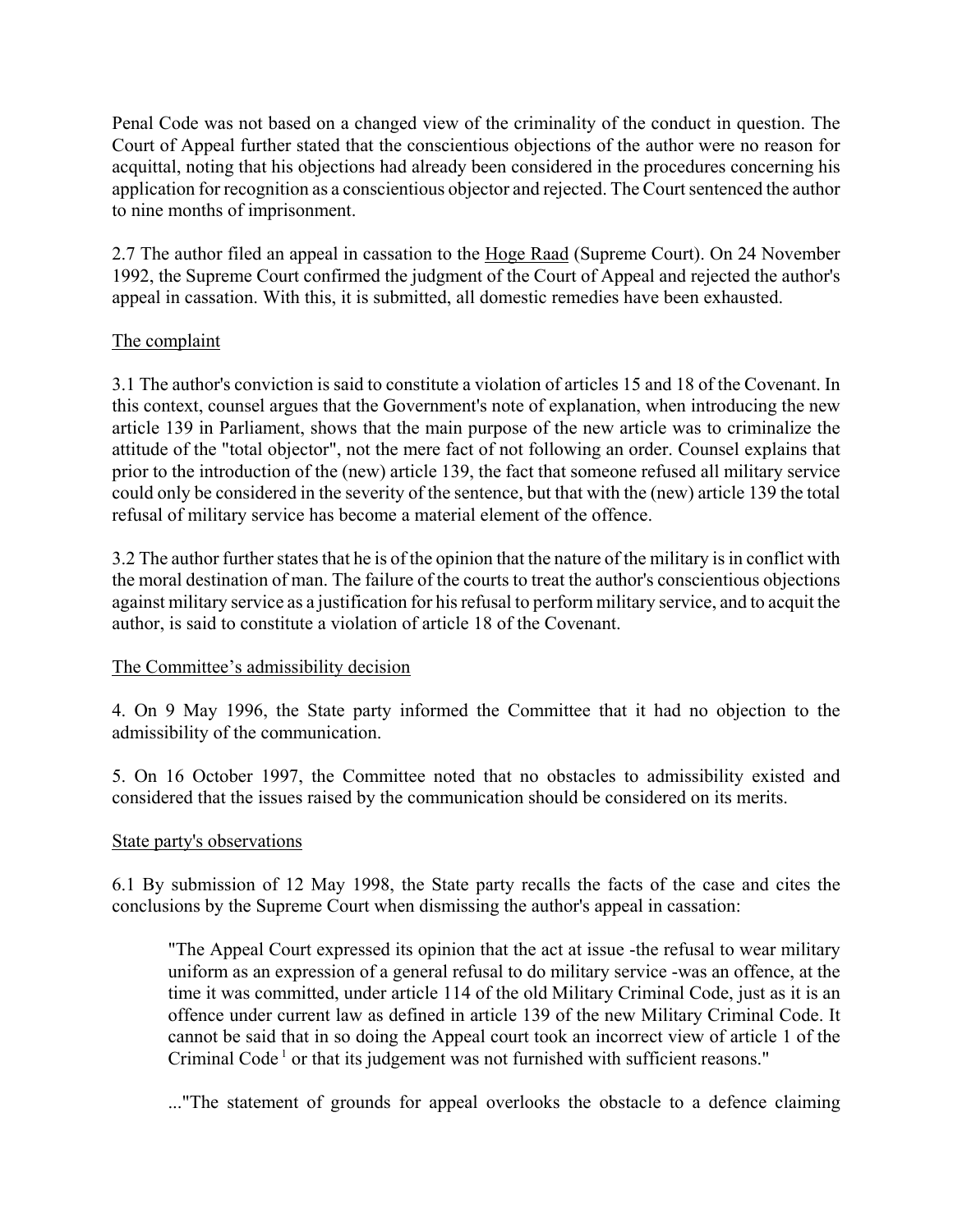immunity from criminal liability on grounds of conscientious objections against any form of military service, namely that the procedure for recognition of such objections is fully regulated in the Military Service (Conscientious Objectors) Act."

6.2 The State party argues that there has been no violation of article 15 in the author's case. It observes that the nulla poena principle implies that a person knows in advance that the act he is about to commit is an offence under statute law. The author knew or could have known that refusal to put on a military uniform as expression of a refusal to perform military service was an offence under the Military Criminal Code.

6.3 Secondly, the State party points out that the legislative amendment at issue in this case was not inspired by a changed view as to whether the act in question merited punishment. It recalls that article 114 of the old Military Criminal Code criminalized failure to obey military orders, and that article 139 of the new code criminalizes refusal or deliberate failure to perform any military duty whatsoever. It explains that this amendment formed part of a series of legislative amendments aimed at drawing a sharp distinction between criminal and disciplinary military law. Under the new legislation, the only acts defined as criminal offences are those representing contraventions of the primary purpose of the armed forces. All other contraventions have been brought within the compass of disciplinary law. Accordingly, criminal law is no longer applicable to the simple failure to perform a duty. Total refusal to perform military service, however, continued to be a criminal offence and is now covered by article 139. According to the State party, the new article was thus designed for technical legislative reasons, since the previous catch-all provision had lapsed, and did not create a new offence. Transitional law allowed for the changing of charges drawn up under the old law in order to conform with the new law. The State party observes that the maximum sentence under the new provision is lighter than the one under the old provision.

6.4 With regard to the author's claim under article 18, the State party refers to the Committee's jurisprudence, that the Covenant does not preclude the institution of compulsory military service. Under the Covenant, the question of whether States parties recognise conscientious objections to military service is expressly left to the States themselves. Thus, according to the State party, the requirement to do military service cannot render the author a victim of a violation of article 18.

6.5 With regard to the author's claim that his conscientious objections were not taken into account by the Courts, the State party notes that under Dutch law, those who have conscientious objections to performing military service, may request recognition of these objections under the Military Service (Conscientious Objections) Act. Under the Act, conscientious objections are defined as: "insurmountable objections of conscience to performing military service in person, because of the use of violent means in which one might become involved while serving in the Dutch armed forces". The author's request was denied by the Minister of Defence by decision of 25 January 1989, on the ground that the objection advanced by the author -that he would not be able to take decisions for himself in the armed forces -did not constitute sufficient grounds for recognition under the Act, since it was mainly concerned with the hierarchical structure of the army and not necessarily related to the use of violence. The highest administrative court rejected the author's appeal against the Minister's decision. Since the author's objections against military service were assessed by the highest administrative court, which found that they did not constitute conscientious objections under the Military Service (Conscientious Objections) Act, they could not be assessed again by the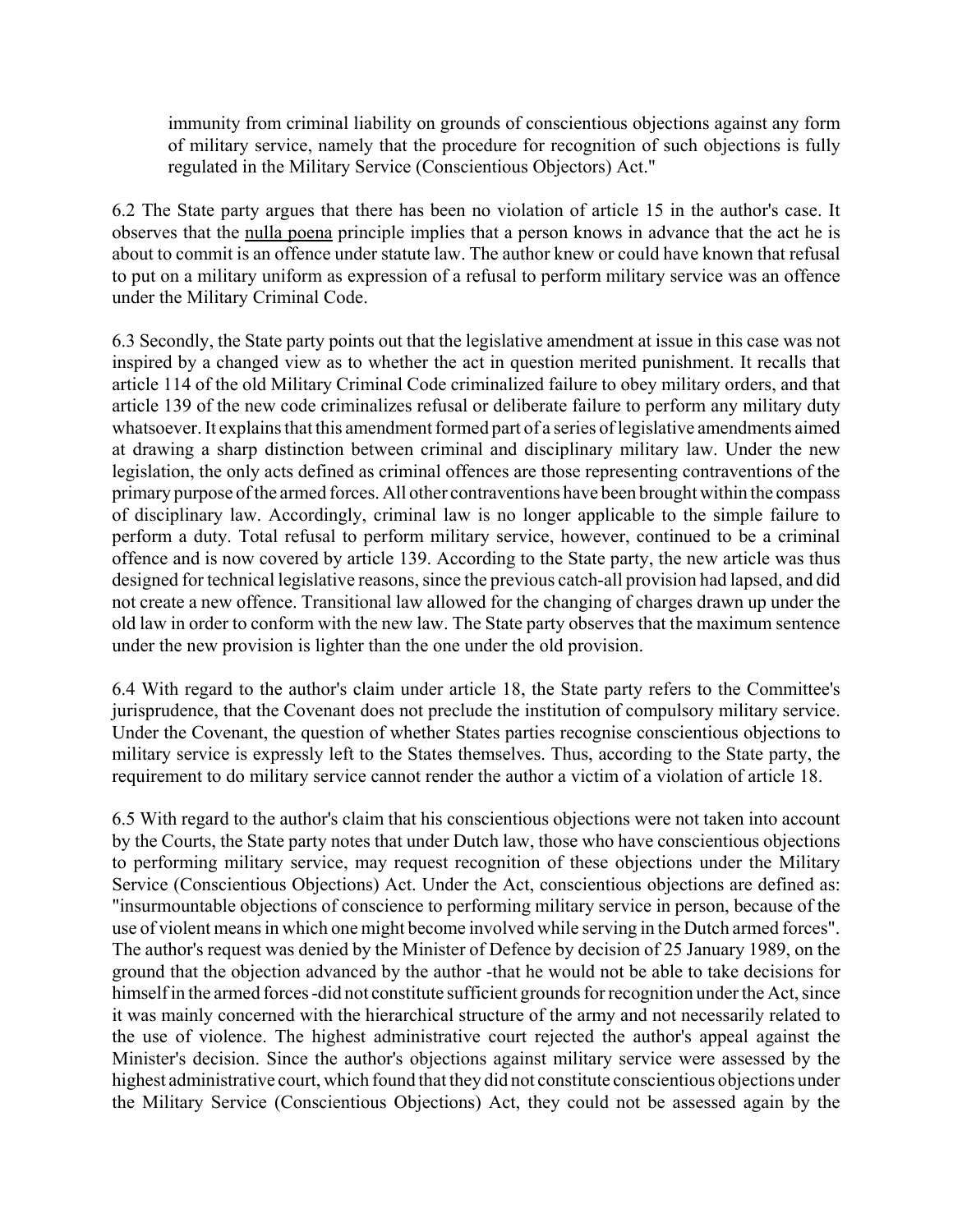Criminal Courts. The State party argues that no violation of article 18 occurred in the author's case.

## Counsel's comments

7.1 On 30 August 1998, counsel informs the Committee that the author has been imprisoned on 8 August 1998, in order to serve the prison sentence which was imposed on him by the judgement of 14 August 1991.

7.2 With regard to the State party's observations, counsel states that on 29 October 1990, the author knew that it was an offence under article 114 of the MCC to refuse to put on a military uniform. However, this article was abolished on 1 January 1991, and the author was tried after 1 January 1991. Counsel reiterates that the aim of introducing the new article 139 was to criminalize the attitude of the total objector, something that had not been punishable before. He therefore maintains that the offence created by article 139 was a new offence and not the same as the offence previously punishable by article 114.

7.3 Counsel further argues that in a country where a regulation for conscientious objections exists, the articles of the Covenant are still applicable. Counsel points out that the fact that the author's objections were not recognised as conscientious objections within the meaning of the Act, does not signify that his objections were not objections of conscience. The failure of the Criminal Courts to take his objections into account and dismiss the case against him, therefore constitutes a violation of article 18 of the Covenant, since the author has been prosecuted for reasons of conscience.

#### Further State party's submission

8. On 9 September 1998, the State party forwards a copy of a letter by the Minister of Justice to the author, dated 7 September 1998. From the letter, it appears that the author had failed to report after having been called to begin serving his sentence on 16 May 1994, and that he was arrested and detained on 8 August 1998. After his arrest, the author filed an application for clemency and requested his release pending the decision. In the letter, the Minister rejects his immediate release, but states that he will be provisionally released from detention after three months if the decision on clemency has not yet been taken.

#### Issues and proceedings before the Committee

9.1 The Human Rights Committee has considered the present communication in the light of all the information made available to it by the parties, as provided in article 5, paragraph 1, of the Optional Protocol.

9.2 The Committee notes that at the time when the author refused to obey an order and persisted in his refusal to carry out military orders, these acts constituted an offence under the Military Criminal Code, for which he was charged. Subsequently, and before the author was convicted, the Code was amended and the amended Code was applied to the author. Under the new Code, the author's refusal to obey military orders still constituted a criminal offence. The Committee has noted the author's argument that the nature of the offence in the new Code is different from the one in the old Code, in that it is constituted by total refusal, an attitude, rather than a single refusal of orders. The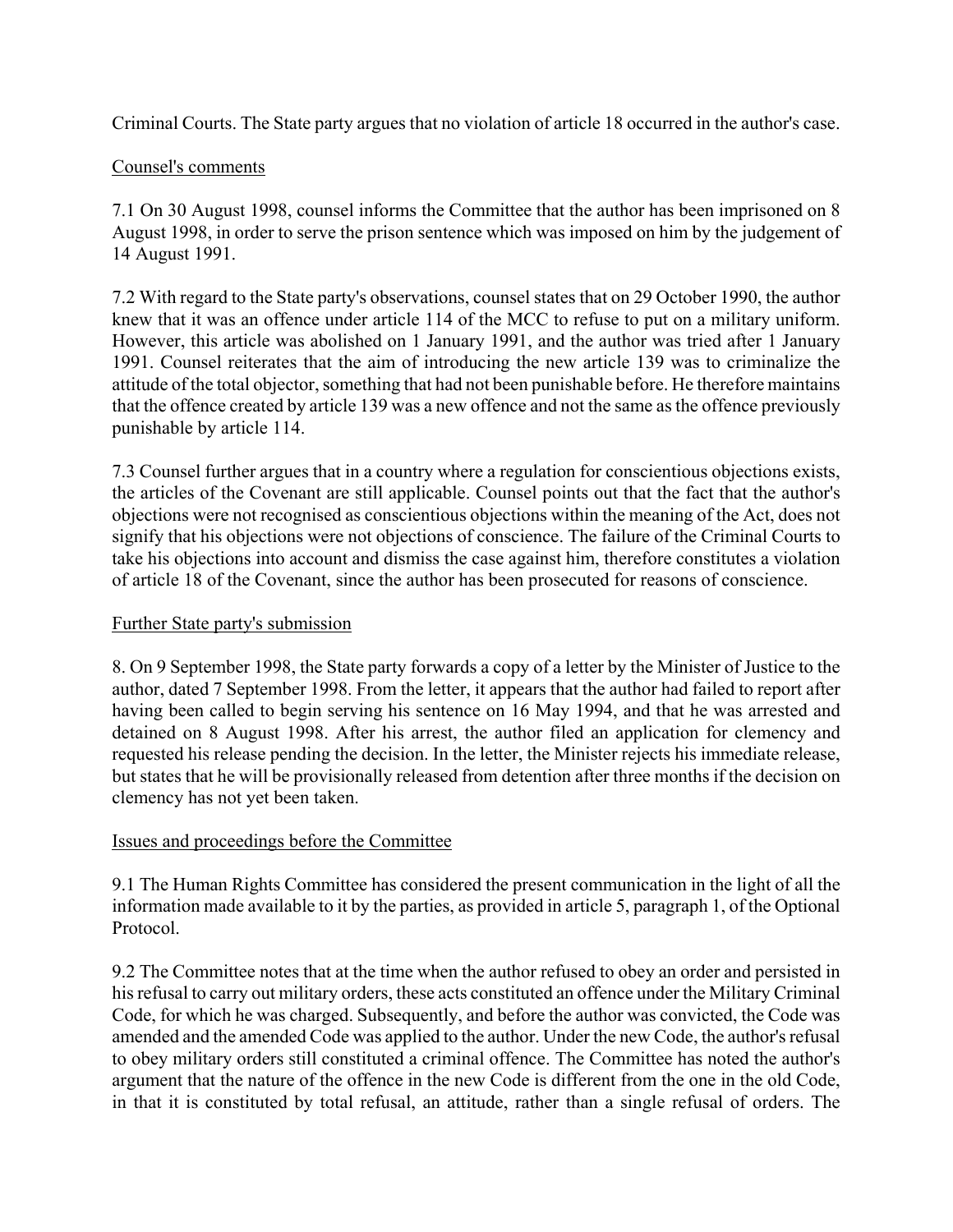Committee notes that the acts which constituted the offence under the new Code were that the author refused to perform *any* military duty. Those acts were an offence at the time they were committed, under the old Code, and were then punishable by 21 months' imprisonment (for a single act) or by 42 months' imprisonment (for repeated acts). The sentence of 9 months imposed on the author was not heavier than that applicable at the time of the offence. Consequently, the Committee finds that the facts of the case do not reveal a violation of article 15 of the Covenant.

9.3 With regard to the author's claim that his conviction was in violation of article 18 of the Covenant, the Committee observes that the right to freedom of conscience does not as such imply the right to refuse all obligations imposed by law, nor does it provide immunity from criminal liability in respect of every such refusal. Nevertheless, the Committee in its General Comment has expressed the view that the right to conscientious objection to military service can be derived from article 18 [General Comment 22, article 18, 48th session, 1993]. In its General Comment on article 18 the Committee considered that "the obligation to use lethal force may seriously conflict with the freedom of conscience and the right to manifest one's religion or belief." The Committee notes that under Dutch law, there is a procedure for the recognition of conscientious objections against military service on the ground of insurmountable objection of conscience to military service because of the use of violent means (para 6.5 above).

9.4 The author sought recognition as a conscientious objector. The Minister of Defence held that his objection that he would not be able to take decisions for himself did not constitute grounds for recognition under Dutch law. In his appeal to the Council of State (dated 13 February 1989) against the failure to recognize him as a conscientious objector, the author stated:

ìUnder no condition appellant will obey the legal duty to do military service in the Dutch armed forces, because the nature of the armed forces is contrary to the destination of (wo)man. The armed forces ask namely of their participants to give away the most fundamental and inalienable right that they have as a human being, namely the right to act according to their moral destination or essential being. The 'participator' is forced to give away the right of say and to become an instrument in the hands of other people, an instrument that ultimately is directed to kill a fellow human being when these other people consider such necessary.

ìThis instrument (or armed forces) can only function well, when the moral capacities or moral intuition of the participators are destructed. Every human being who knows to open himself, to listen to his moral destination will agree that elimination of the armed forces out of our society is of the utmost importance. An importance that transcends the possible consequences of a protest according to the Penal law."

The Administrative Disputes Division of the Council of State declared his appeal unfounded on 12 February 1990. As a consequence of the rejection of his claim for recognition as a conscientious objector the author's refusal to perform military duty made him liable to be charged with a criminal offence.

9.5 The question for the Committee is whether the imposition of sanctions to enforce the performance of military duty was, in the case of the author, an infringement of his right to freedom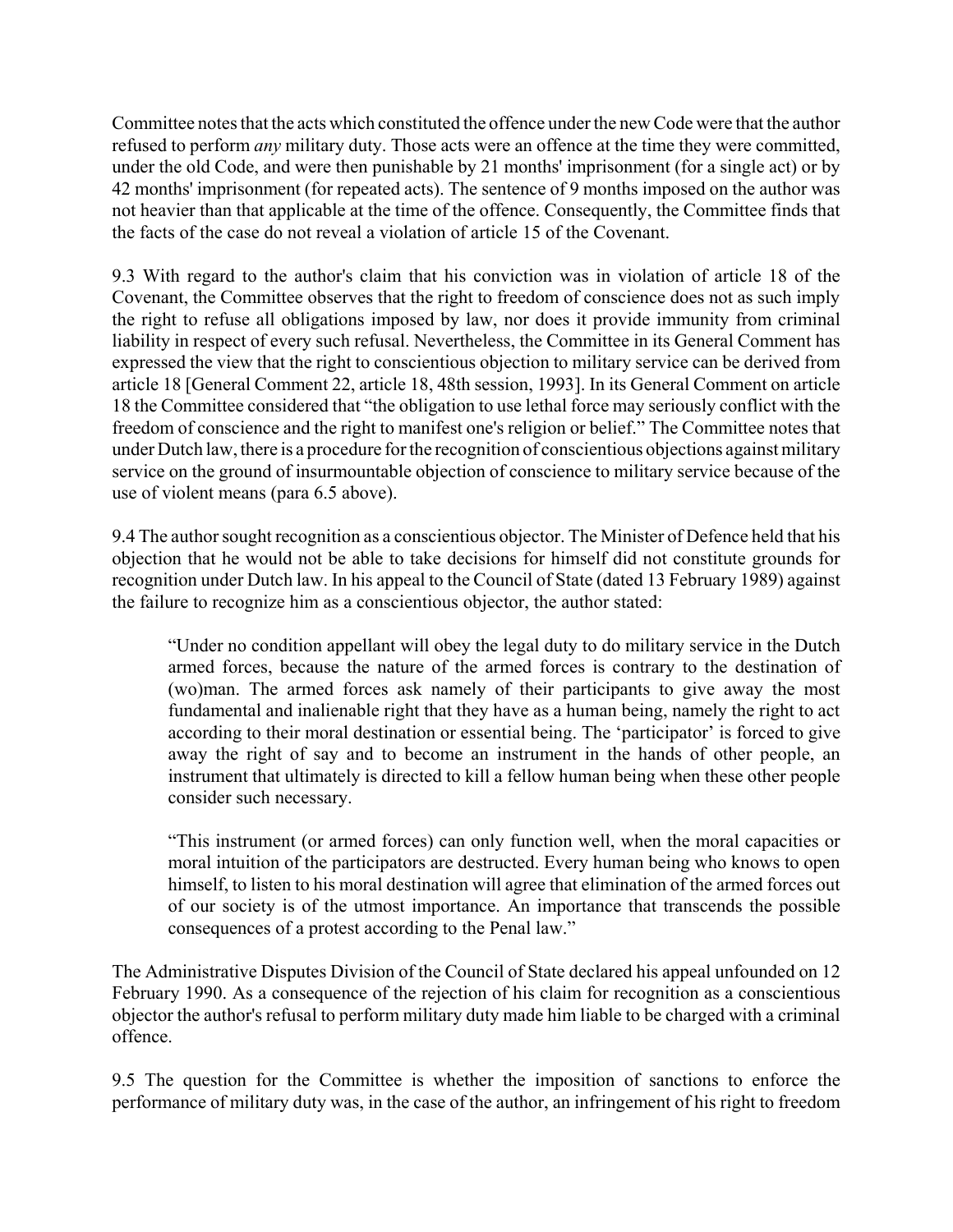of conscience. The Committee observes that the authorities of the State party evaluated the facts and arguments advanced by the author in support of his claim for exemption as a conscientious objector in the light of its legal provisions in regard to conscientious objection and that these legal provisions are compatible with the provisions of article  $18<sup>2</sup>$ . The Committee observes that the author failed to satisfy the authorities of the State party that he had an "insurmountable objection of conscience to military service.. because of the use of violent means" (para. 5). There is nothing in the circumstances of the case which requires the Committee to substitute its own evaluation of this issue for that of the national authorities.

10. The Human Rights Committee, acting under article 5, paragraph 4, of the Optional Protocol to the International Covenant on Civil and Political Rights, is of the view that the facts before it do not disclose a violation of any of the articles of the International Covenant on Civil and Political Rights.

\*\*The text of two dissenting individual opinions, signed by six Committee members is appended to the present document.

[Adopted in English, French and Spanish, the English text being the original version. Subsequently to be issued also in Arabic, Chinese and Russian as part of the Committee's annual report to the General Assembly.]

## Notes:

 $\mathcal{L}_\text{max}$ 

- 1/ Article 1 of the Criminal Code prohibits the retroactive application of criminal law.
- 2/ See General Comment 22 (48), paragraph 11 dealing with the right to conscientious objection.

# **Appendix**

## **Individual opinion (dissenting) by Committee members P. Bhagwati, L. Henkin, C. Medina Quiroga, F. Pocar and M. Scheinin**

In our opinion the author's reasons for conscientious objection to military service, as reproduced in paragraph 9.4 of the Views of the Committee, show that his objection constituted a legitimate manifestation of his freedom of thought, conscience or religion under article 18 of the Covenant. The

<sup>\*</sup>The following members of the Committee participated in the examination of the present communication: Mr. Abdelfattah Amor, Mr. Nisuke Ando, Mr. Prafullachandra N. Bhagwati, Ms. Elizabeth Evatt, Mr. Louis Henkin, Mr. Eckart Klein, Mr. David Kretzmer, Ms. Cecilia Medina Quiroga, Mr. Martin Scheinin, Mr. Hipólito Solari Yrigoyen, Mr. Roman Wieruszewski, Mr. Maxwell Yalden and Mr. Abdallah Zakhia.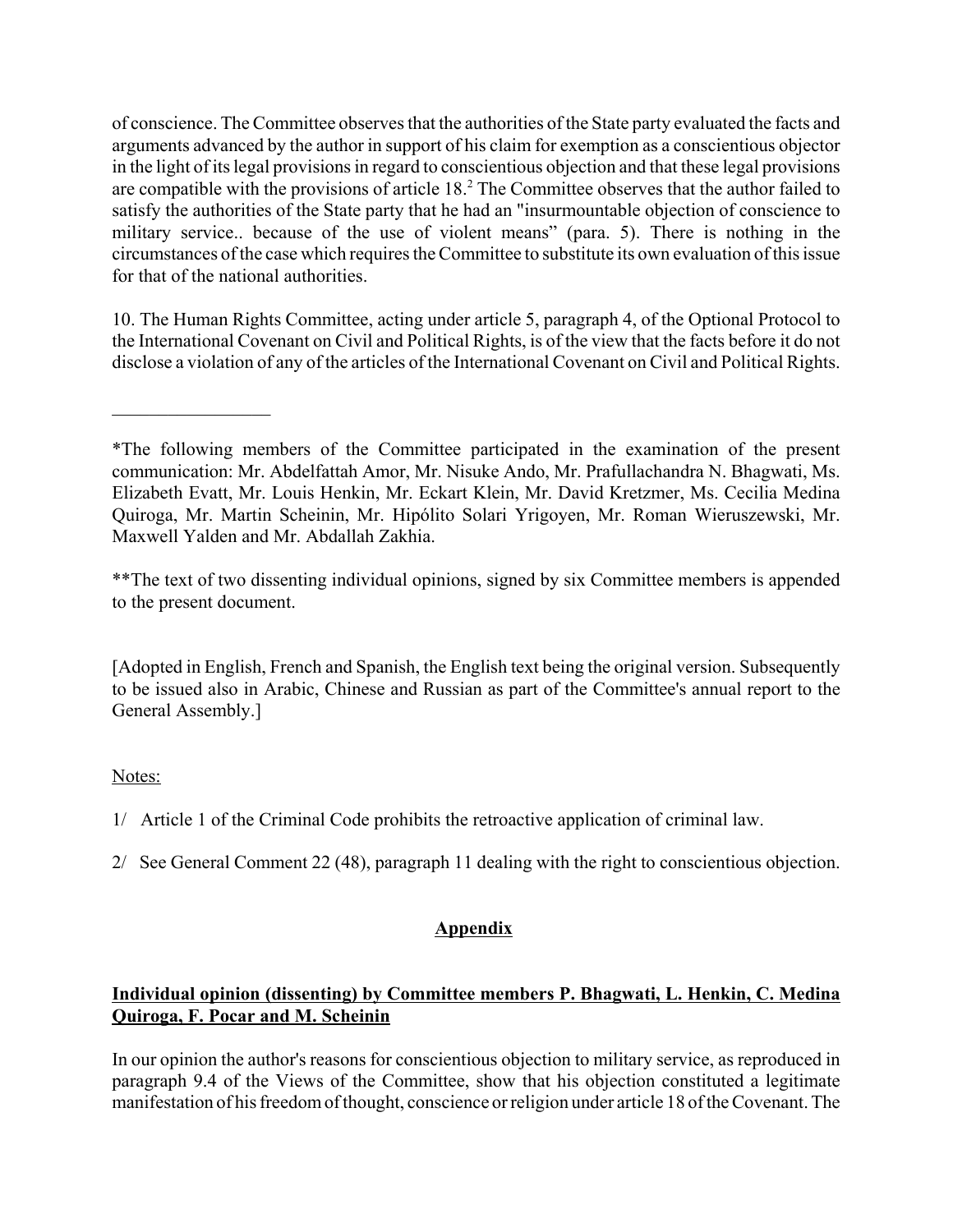State party's arguments presented to justify the denial of conscientious objector status in the author's case, reflected in paragraphs 6.4 and 6.5 of the Views, may suffice to explain why the author's reasons did not constitute conscientious objections under the State party's domestic law. However, we find that the State party has failed to provide justification for its decision to interfere with the author's right under article 18 of the Covenant in the form of denial of conscientious objector's status and imposing a term of imprisonment. As was stated by the Committee in paragraph 11 of its General Comment 22 [48], there should be no differentiation among conscientious objectors on the basis of the nature of their particular beliefs. We find that the author is the victim of a violation of article 18.

P. Bhagwati (signed)

- L. Henkin (signed)
- C. Medina Quiroga (signed)
- F. Pocar (signed)
- M. Scheinin (signed)

[Done in English, French and Spanish, the English text being the original version. Subsequently to be translated also into Arabic, Chinese and Russian as part of the Committee's annual report to the General Assembly.]

## **Individual opinion (dissenting) by Committee member H. Solari Yrigoyen**

In my opinion, the Committee's decision should have read as follows:

9.2 The Committee notes that from the moment he first contacted his country's military authorities concerning his military service, the author stated that he was a conscientious objector, and that the relevant authorities - the Minister of Defence and the Council of State - refused to accord him that status and declared him eligible for military service.

At the start of his military service, on 29 October 1990, the author again stated that by virtue of his status as a "total" conscientious objector he was prevented from performing any sort of military service, and refused to put on a uniform when ordered to do so by an officer. In the eyes of the State party the author committed the crimes of insubordination and refusal to perform any type of military service, punishable under article 114 of the Military Penal Code then in force. In the author's view his refusal to perform military service and to obey the order to put on a uniform was the consequence of his being a conscientious objector. The Court of Appeal of Arnhem sentenced the author to nine months' imprisonment, a judgement that was confirmed by the Supreme Court. Those decisions rejected the defence of conscientious objection repeatedly invoked by the author.

The State party's legislation accords limited recognition to conscientious objection to performing military service, when these objections constitute an insurmountable obstacle to performing military